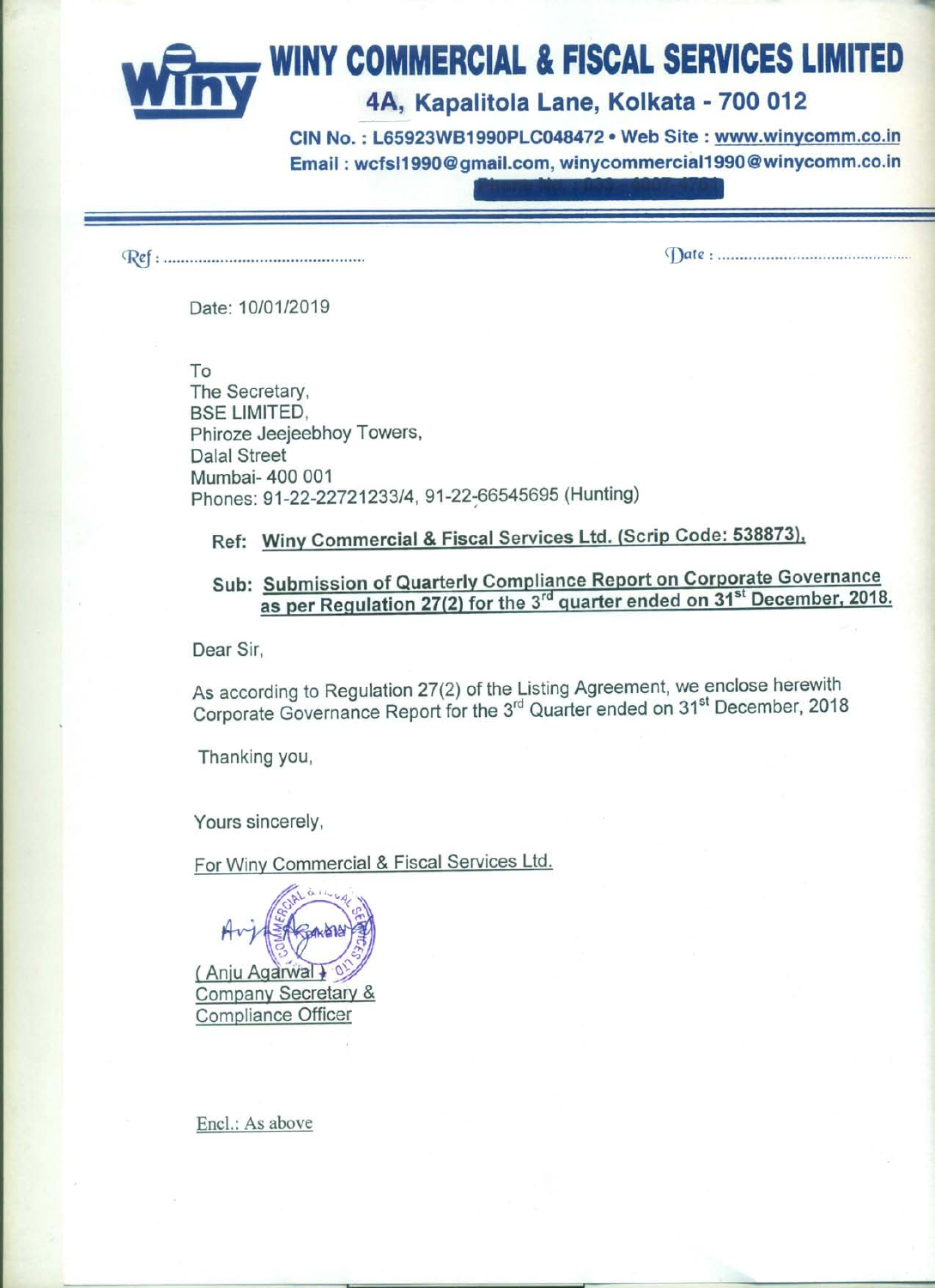| <b>General information about company</b> |                                           |  |  |  |  |  |
|------------------------------------------|-------------------------------------------|--|--|--|--|--|
| Scrip code                               | 538873                                    |  |  |  |  |  |
| <b>NSE Symbol</b>                        | Not Applicable                            |  |  |  |  |  |
| <b>MSEI</b> Symbol                       | Not Applicable                            |  |  |  |  |  |
| <b>ISIN</b>                              | <b>INE111CO1013</b>                       |  |  |  |  |  |
| Name of the entity                       | WINY COMMERCIAL & FISCAL SERVICES LIMITED |  |  |  |  |  |
| Date of start of financial year          | 01-04-2018                                |  |  |  |  |  |
| Date of end of financial year            | 31-03-2019                                |  |  |  |  |  |
| <b>Reporting Quarter</b>                 | Quarterly                                 |  |  |  |  |  |
| Date of Report                           | 31-12-2018                                |  |  |  |  |  |
| Risk management committee                | Not Applicable                            |  |  |  |  |  |

|                | <b>Annexure I</b>                                                    |                                                 |                |              |                                                  |                                          |                                               |                                                                                      |                                 |                                                    |                                                                                                                                                            |                                                                                                                                                                                                     |                                                                                                                                                                                                                            |                                              |                                                            |
|----------------|----------------------------------------------------------------------|-------------------------------------------------|----------------|--------------|--------------------------------------------------|------------------------------------------|-----------------------------------------------|--------------------------------------------------------------------------------------|---------------------------------|----------------------------------------------------|------------------------------------------------------------------------------------------------------------------------------------------------------------|-----------------------------------------------------------------------------------------------------------------------------------------------------------------------------------------------------|----------------------------------------------------------------------------------------------------------------------------------------------------------------------------------------------------------------------------|----------------------------------------------|------------------------------------------------------------|
|                | Annexure I to be submitted by listed entity on quarterly basis       |                                                 |                |              |                                                  |                                          |                                               |                                                                                      |                                 |                                                    |                                                                                                                                                            |                                                                                                                                                                                                     |                                                                                                                                                                                                                            |                                              |                                                            |
|                | <b>I. Composition of Board of Directors</b>                          |                                                 |                |              |                                                  |                                          |                                               |                                                                                      |                                 |                                                    |                                                                                                                                                            |                                                                                                                                                                                                     |                                                                                                                                                                                                                            |                                              |                                                            |
|                | Disclosure of notes on composition of board of directors explanatory |                                                 |                |              |                                                  |                                          |                                               |                                                                                      |                                 |                                                    |                                                                                                                                                            |                                                                                                                                                                                                     |                                                                                                                                                                                                                            |                                              |                                                            |
|                |                                                                      |                                                 |                |              |                                                  |                                          |                                               | Is there any change in information of board of directors compare to previous quarter |                                 |                                                    |                                                                                                                                                            | Yes                                                                                                                                                                                                 |                                                                                                                                                                                                                            |                                              |                                                            |
|                |                                                                      |                                                 |                |              |                                                  |                                          |                                               | Wether the listed entity has a Regular Chairperson                                   |                                 |                                                    |                                                                                                                                                            | Yes                                                                                                                                                                                                 |                                                                                                                                                                                                                            |                                              |                                                            |
| $\mathbf S$    | Titl<br>e<br>(Mr<br>Ms)                                              | Name of the<br>Director                         | PAN            | <b>DIN</b>   | Category<br>1 <sub>of</sub><br>directors         | Category<br>2 <sub>of</sub><br>directors | Catego<br>ry 3 of<br>director<br>$\mathbf{s}$ | Date of<br>appointme<br>nt in the<br>current<br>term                                 | Date of<br>cessati<br><b>on</b> | Tenur<br>e of<br>directo<br>$r$ (in<br>month<br>s) | No of<br>Directorsh<br>ip in listed<br>entities<br>including<br>this listed<br>entity<br>(Refer<br>Regulation<br>$25(1)$ of<br>Listing<br>Regulation<br>s) | Number of<br>membershi<br>ps in Audit/<br>Stakeholde<br>$\mathbf{r}$<br>Committee<br>(s)<br>including<br>this listed<br>entity<br>(Refer<br>Regulation<br>$26(1)$ of<br>Listing<br>Regulation<br>s) | No of post<br>of<br>Chairperso<br>n in Audit/<br>Stakehold<br>er<br>Committe<br>e held in<br>listed<br>entities<br>including<br>this listed<br>entity<br>(Refer<br>Regulation<br>$26(1)$ of<br>Listing<br>Regulation<br>s) | <b>Notes</b><br>for not<br>providi<br>ng PAN | <b>Note</b><br>s for<br>not<br>provi<br>ding<br><b>DIN</b> |
| $\mathbf{1}$   | Mr                                                                   | <b>SUNIL</b><br><b>SHAH</b>                     | AKDPS406<br>5L | 015627<br>16 | Non-<br>Executive<br>Independe<br>nt<br>Director | Chairpers<br>on                          |                                               | $03-09-$<br>2007                                                                     |                                 | 12                                                 | $\mathbf{1}$                                                                                                                                               | 1                                                                                                                                                                                                   | 1                                                                                                                                                                                                                          |                                              |                                                            |
| $\overline{2}$ | Mr                                                                   | <b>SHASHANK</b><br><b>SRIVASTA</b><br><b>VA</b> | ATOPS883<br>5J | 000129<br>60 | Non-<br>Executive<br>Independe<br>nt<br>Director | Not<br>Applicabl<br>e                    |                                               | $09-06-$<br>2013                                                                     |                                 | 16                                                 | $\mathbf{1}$                                                                                                                                               | 1                                                                                                                                                                                                   | -1                                                                                                                                                                                                                         |                                              |                                                            |
|                |                                                                      |                                                 |                |              | Non-<br>Executive                                | N <sub>of</sub>                          |                                               |                                                                                      |                                 |                                                    |                                                                                                                                                            |                                                                                                                                                                                                     |                                                                                                                                                                                                                            |                                              |                                                            |

 $\begin{bmatrix} 03-07 \\ 2015 \end{bmatrix}$  4 1 1 1

 $\overline{c}$ 

3 Mrs RUPALI<br>SAHA

GATPS004 3A

072352 68

- Independe nt Director

Not Applicabl e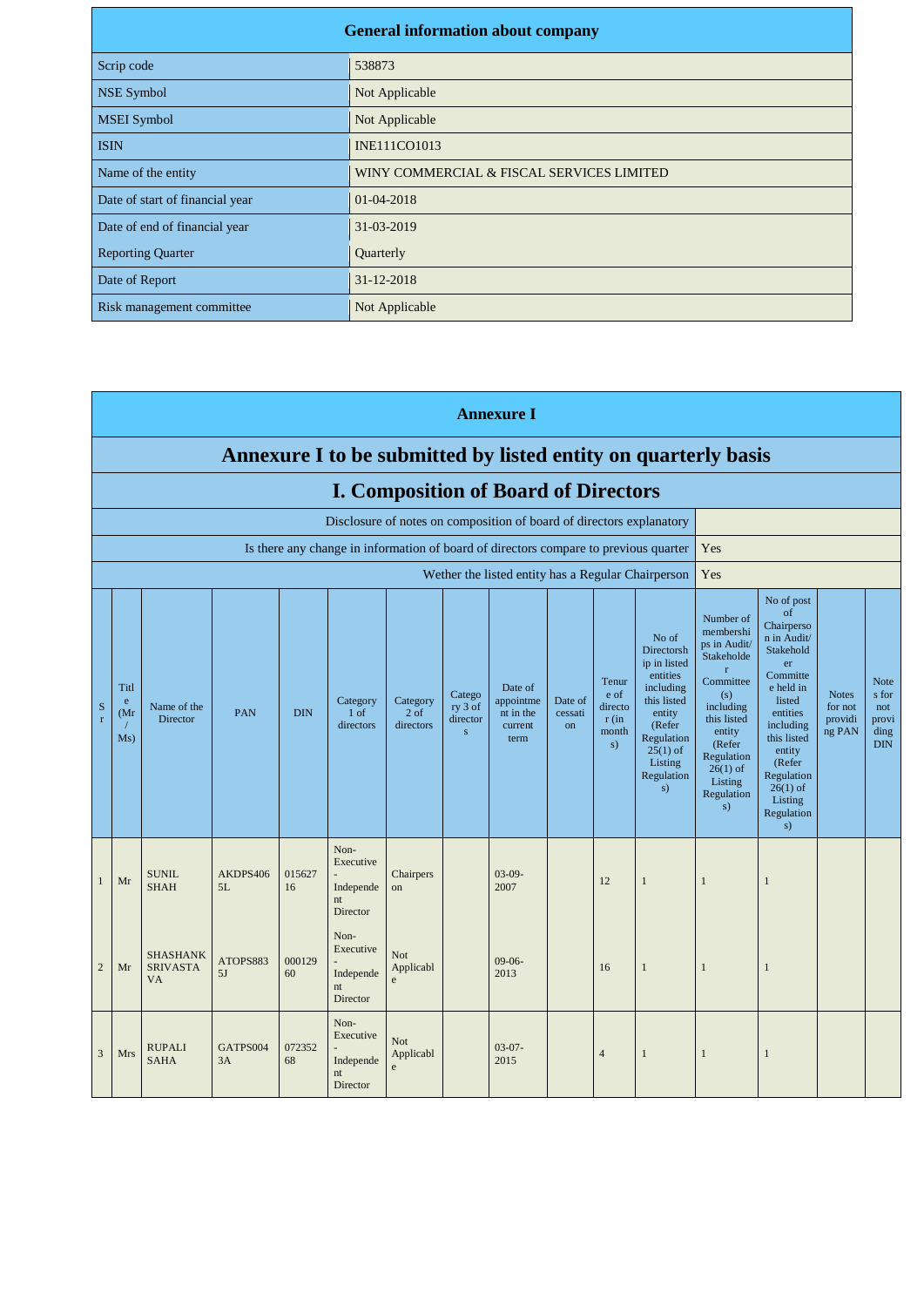#### **Annexure 1**

#### **II. Composition of Committees**

Disclosure of notes on composition of committees explanatory

Is there any change in information of committees compare to previous quarter | Yes

|                | <b>Audit Committee Details</b> |                                                       |                                                |                            |                        |                      |                |  |  |  |  |
|----------------|--------------------------------|-------------------------------------------------------|------------------------------------------------|----------------------------|------------------------|----------------------|----------------|--|--|--|--|
|                |                                | Whether the Audit Committee has a Regular Chairperson | Yes                                            |                            |                        |                      |                |  |  |  |  |
| <b>Sr</b>      | <b>DIN</b><br>Number           | Name of Committee<br>members                          | Category 1 of directors                        | Category 2 of<br>directors | Date of<br>Appointment | Date of<br>Cessation | <b>Remarks</b> |  |  |  |  |
| $\mathbf{1}$   | 01562716                       | <b>SUNIL SHAH</b>                                     | Non-Executive -<br><b>Independent Director</b> | Chairperson                | $03-09-2007$           |                      |                |  |  |  |  |
| $\overline{2}$ | 00012960                       | <b>SHASHANK</b><br><b>SRIVASTAVA</b>                  | Non-Executive -<br><b>Independent Director</b> | Member                     | $09-06-2013$           |                      |                |  |  |  |  |
| 3              | 07235268                       | <b>RUPALI SAHA</b>                                    | Non-Executive -<br>Independent Director        | Member                     | 03-07-2015             |                      |                |  |  |  |  |

|                | <b>Nomination and remuneration committee</b>                                                                  |                                                                             |                                                |                        |                      |                |  |  |  |  |
|----------------|---------------------------------------------------------------------------------------------------------------|-----------------------------------------------------------------------------|------------------------------------------------|------------------------|----------------------|----------------|--|--|--|--|
|                |                                                                                                               | Whether the Nomination and remuneration committee has a Regular Chairperson | <b>Yes</b>                                     |                        |                      |                |  |  |  |  |
| <b>Sr</b>      | Name of Committee<br><b>DIN</b><br>Category 2 of<br>Category 1 of directors<br>directors<br>Number<br>members |                                                                             |                                                | Date of<br>Appointment | Date of<br>Cessation | <b>Remarks</b> |  |  |  |  |
|                | 00012960                                                                                                      | <b>SHASHANK</b><br><b>SRIVASTAVA</b>                                        | Non-Executive -<br><b>Independent Director</b> | Chairperson            | $09-06-2013$         |                |  |  |  |  |
| $\overline{2}$ | 01562716                                                                                                      | <b>SUNIL SHAH</b>                                                           | Non-Executive -<br><b>Independent Director</b> | Member                 | $09-06-2013$         |                |  |  |  |  |
| 3              | 07235268                                                                                                      | RUPALI SAHA                                                                 | Non-Executive -<br><b>Independent Director</b> | Member                 | $03-07-2015$         |                |  |  |  |  |

|                | <b>Stakeholders Relationship Committee</b> |                                                                           |                                                |                            |                        |                      |         |  |  |  |  |
|----------------|--------------------------------------------|---------------------------------------------------------------------------|------------------------------------------------|----------------------------|------------------------|----------------------|---------|--|--|--|--|
|                |                                            | Whether the Stakeholders Relationship Committee has a Regular Chairperson | <b>Yes</b>                                     |                            |                        |                      |         |  |  |  |  |
| <b>Sr</b>      | <b>DIN</b><br>Number                       | Name of Committee<br>members                                              | Category 1 of directors                        | Category 2 of<br>directors | Date of<br>Appointment | Date of<br>Cessation | Remarks |  |  |  |  |
|                | 07235268                                   | RUPALI SAHA                                                               | Non-Executive -<br><b>Independent Director</b> | Chairperson                | $03-07-2015$           |                      |         |  |  |  |  |
| $\overline{2}$ | 00012960                                   | <b>SHASHANK</b><br><b>SRIVASTAVA</b>                                      | Non-Executive -<br><b>Independent Director</b> | Member                     | $09-06-2013$           |                      |         |  |  |  |  |
| $\mathcal{R}$  | 01562716                                   | <b>SUNIL SHAH</b>                                                         | Non-Executive -<br><b>Independent Director</b> | Member                     | $03-09-2007$           |                      |         |  |  |  |  |

|           | <b>Risk Management Committee</b> |                                                                 |                            |                            |                        |                      |         |  |  |
|-----------|----------------------------------|-----------------------------------------------------------------|----------------------------|----------------------------|------------------------|----------------------|---------|--|--|
|           |                                  | Whether the Risk Management Committee has a Regular Chairperson |                            |                            |                        |                      |         |  |  |
| <b>Sr</b> | DIN<br>Number                    | Name of Committee<br>members                                    | Category 1 of<br>directors | Category 2 of<br>directors | Date of<br>Appointment | Date of<br>Cessation | Remarks |  |  |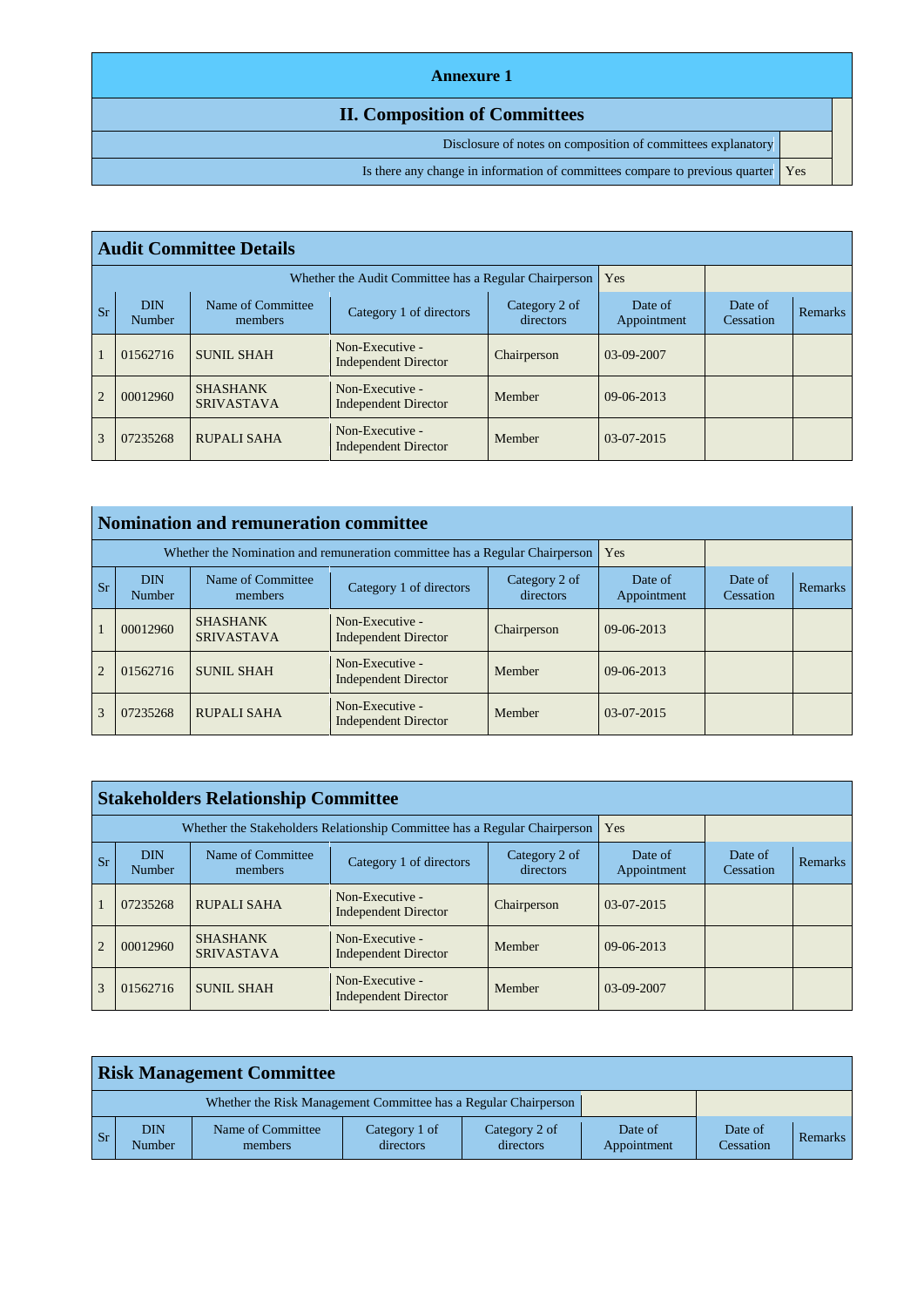|       | <b>Corporate Social Responsibility Committee</b>                                              |                              |                            |                            |                        |                      |         |  |  |  |
|-------|-----------------------------------------------------------------------------------------------|------------------------------|----------------------------|----------------------------|------------------------|----------------------|---------|--|--|--|
|       | Whether the Corporate Social Responsibility Committee has a Regular Chairperson<br><b>Yes</b> |                              |                            |                            |                        |                      |         |  |  |  |
| $S_r$ | <b>DIN</b><br>Number                                                                          | Name of Committee<br>members | Category 1 of<br>directors | Category 2 of<br>directors | Date of<br>Appointment | Date of<br>Cessation | Remarks |  |  |  |

|                | <b>Other Committee</b> |                                      |                              |                                         |                            |                |  |  |  |  |  |  |
|----------------|------------------------|--------------------------------------|------------------------------|-----------------------------------------|----------------------------|----------------|--|--|--|--|--|--|
| <b>Sr</b>      | <b>DIN</b><br>Number   | Name of Committee<br>members         | Name of other<br>committee   | Category 1 of directors                 | Category 2 of<br>directors | <b>Remarks</b> |  |  |  |  |  |  |
|                | 07235268               | <b>RUPALI SAHA</b>                   | Vigil Mechanism<br>Committee | Non-Executive - Independent<br>Director | Chairperson                |                |  |  |  |  |  |  |
| $\overline{2}$ | 01562716               | <b>SUNIL SHAH</b>                    | Vigil Mechanism<br>Committee | Non-Executive - Independent<br>Director | Member                     |                |  |  |  |  |  |  |
| 3              | 00012960               | <b>SHASHANK</b><br><b>SRIVASTAVA</b> | Vigil Mechanism<br>Committee | Non-Executive - Independent<br>Director | Member                     |                |  |  |  |  |  |  |

|                | <b>Annexure 1</b>                                        |                                                                  |                                                                |  |  |  |  |  |
|----------------|----------------------------------------------------------|------------------------------------------------------------------|----------------------------------------------------------------|--|--|--|--|--|
|                | <b>Annexure 1</b>                                        |                                                                  |                                                                |  |  |  |  |  |
|                | <b>III.</b> Meeting of Board of Directors                |                                                                  |                                                                |  |  |  |  |  |
|                |                                                          | Disclosure of notes on meeting of board of directors explanatory |                                                                |  |  |  |  |  |
| <b>Sr</b>      | $Date(s)$ of meeting (if any) in the<br>previous quarter | $Date(s)$ of meeting (if any) in the<br>current quarter          | Maximum gap between any two consecutive (in<br>number of days) |  |  |  |  |  |
|                | 29-09-2018                                               |                                                                  |                                                                |  |  |  |  |  |
| $\overline{2}$ |                                                          | $31 - 12 - 2018$                                                 | 92                                                             |  |  |  |  |  |

|                | <b>Annexure 1</b>                                        |                                                                        |                                                     |                                 |                                                                        |                                                                                  |                                                      |  |  |  |  |
|----------------|----------------------------------------------------------|------------------------------------------------------------------------|-----------------------------------------------------|---------------------------------|------------------------------------------------------------------------|----------------------------------------------------------------------------------|------------------------------------------------------|--|--|--|--|
|                | <b>IV. Meeting of Committees</b>                         |                                                                        |                                                     |                                 |                                                                        |                                                                                  |                                                      |  |  |  |  |
|                | Disclosure of notes on meeting of committees explanatory |                                                                        |                                                     |                                 |                                                                        |                                                                                  |                                                      |  |  |  |  |
| <b>Sr</b>      | Name of<br>Committee                                     | $Date(s)$ of<br>meeting of the<br>committee in the<br>relevant quarter | Whether<br>requirement of<br>Quorum met<br>(Yes/No) | Requirement<br>of Quorum<br>met | $Date(s)$ of<br>meeting of the<br>committee in the<br>previous quarter | Maximum gap<br>between any two<br>consecutive<br>meetings (in number<br>of days) | Name of other<br>committee                           |  |  |  |  |
| $\mathbf{1}$   | Audit<br>Committee                                       | 31-12-2018                                                             | Yes                                                 | 7                               | 29-09-2018                                                             | 92                                                                               |                                                      |  |  |  |  |
| $\overline{2}$ | Nomination and<br>remuneration<br>committee              | $31 - 12 - 2018$                                                       | Yes                                                 |                                 | 29-09-2018                                                             | 92                                                                               |                                                      |  |  |  |  |
| 3              | <b>Stakeholders</b><br>Relationship<br>Committee         | $31 - 12 - 2018$                                                       | Yes                                                 |                                 | 29-09-2018                                                             | 92                                                                               |                                                      |  |  |  |  |
| $\overline{4}$ | Other<br>Committee                                       | $31 - 12 - 2018$                                                       | Yes                                                 | 7                               | 29-09-2018                                                             | 92                                                                               | <b>VIGIL</b><br><b>MECHANISM</b><br><b>COMMITTEE</b> |  |  |  |  |